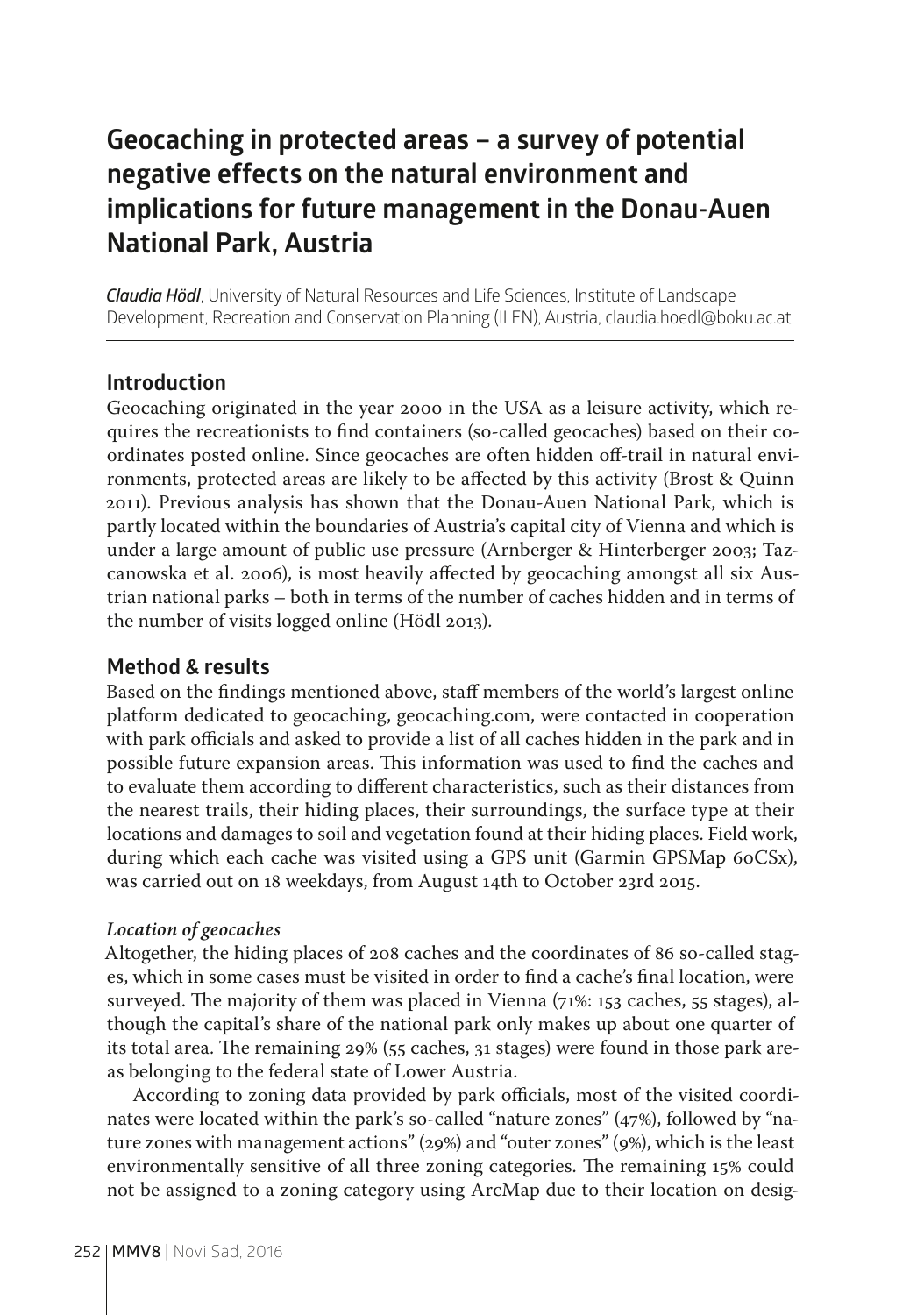nated expansion areas, their placing just outside the national park boundaries (in a buffer of max. 10m) or due to patchy zoning data.

## *Distances from trails*

The distances of the examined caches and stages from the nearest trails ranged from 0m to over 400m. The former was typically found with so-called "virtual stages", which only require answering questions about the coordinates' surrounding areas and where no actual containers or physical clues are hidden. In eight cases it was not possible to find the cache containers or their probable hiding places and therefore no distances from the nearest trails could be determined. Of the remaining 286 caches and stages about 40.2% were located within 0-5m from trails and another 23.4% within less than 10m.

### *Surrounding areas, hiding places and surface types*

The coordinates' surroundings were mostly assigned to the categories "(floodplain) forest" (39%), "forest outskirts" (28%) and "developed area", which is characterized by buildings or other artificial man-made structures (18%).

Amongst the hiding places, living trees and large shrubs were the most common ones (36%). Eight caches were even hidden in heights that can only be reached by climbing the respective trees using special equipment. Artificial structures such as information boards and signposts did also prove to be common hiding places (35%), followed by deadwood (28%) and hiding places between or under large stones (1%).

Most locations were assigned to the surface type "natural area" (71.4%), followed by "use area" (e.g. picnic areas or areas surrounding information boards) (22.1%) and "hardened surface" (6.5%).

## *Damages found at cache locations*

Damages were detected at 108 locations, with "damage to woody vegetation", mostly caused by nails and wires used to attach geocaches to trees, and "bare dirt" being the most common types (40% each). However, since "bare dirt" did often occur in combination with the surface type "use area", predominantly no natural areas were affected by this type of damage. Other damages such as "trampled vegetation" (11%) and "eroded soil" (9%) were less frequent.

# **Conclusions**

The results of this survey show that geocaching is a widespread leisure activity in the Donau-Auen National Park, mainly concentrated in areas within the city boundaries of Vienna. Although a large share of caches and stages is located along trails, some of them require walking off-trail for longer distances or even climbing up trees, which is both not in line with desired visitor behavior. Looking for these caches might disturb wildlife, damage sensitive vegetation and even bears the risk of spreading invasive species in previously unaffected parts of the national park. Up to now, caches found by park officials used to be removed without further notice, which did not prove to be efficient. It is likely that the cache owners simply believed them to have gone missing and therefore placed a new cache in the same location. In the future,